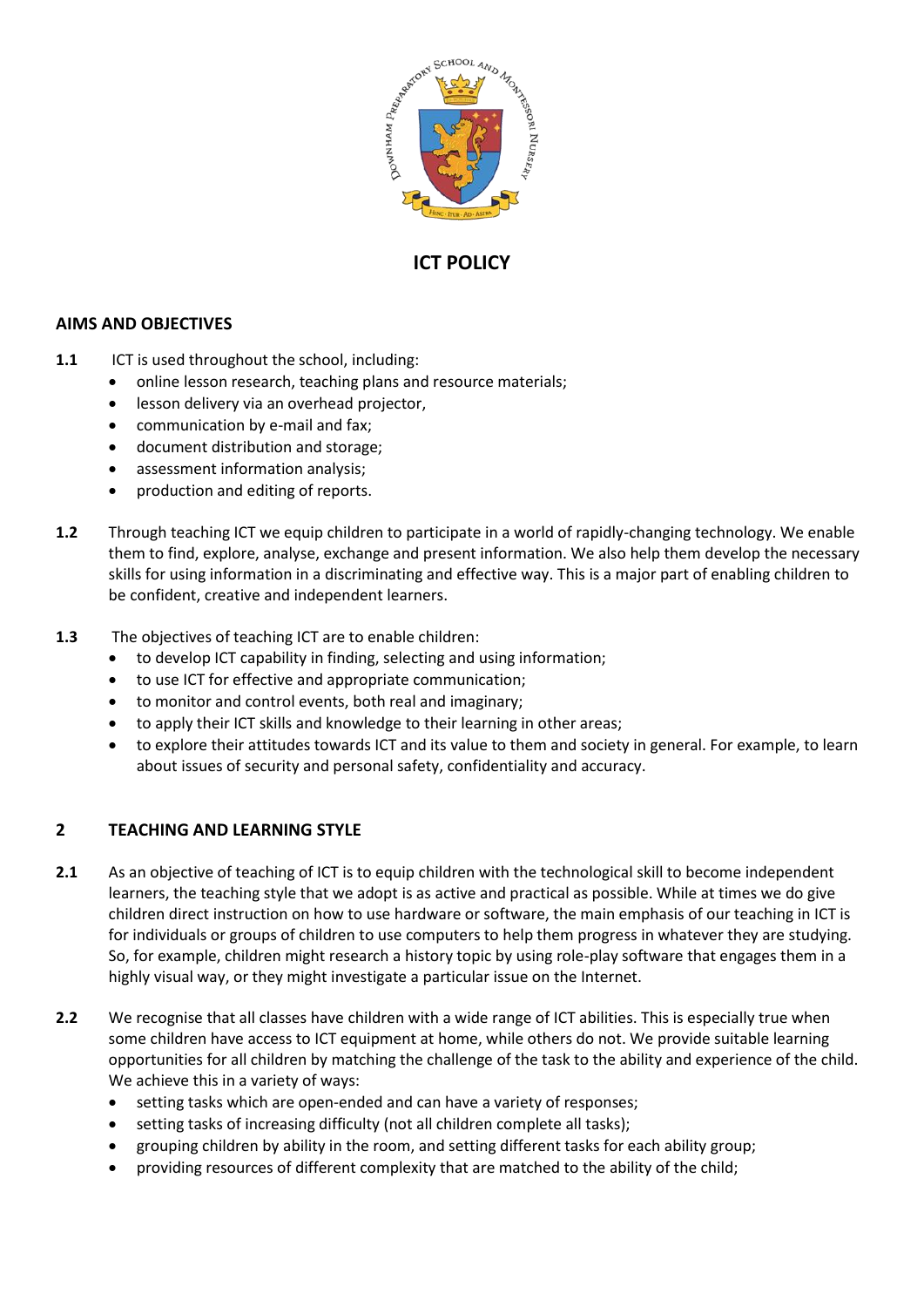### **3 ICT CURRICULUM PLANNING**

- **3.1** The school uses the national scheme of work for ICT as the basis for its curriculum planning. We have adapted the national scheme to the local circumstances of the school.
- **3.2** We carry out the curriculum planning in ICT in three phases (long-term, medium-term and short-term). The long-term plan maps the ICT topics that the children study in each term during each key stage. Our longterm ICT plan shows how teaching units are distributed across the year groups, and how these fit together to ensure progression within the curriculum plan.
- **3.3** Our medium-term plans, which we have adopted from the national scheme of work, give details of each unit of work for each term. They identify the key learning objectives for each unit of work, and stipulate the curriculum time that we devote to it. The ICT subject leader is responsible for keeping and reviewing these plans. As we have some mixed-age classes, we do our medium-term planning on a two-year rotation cycle. In this way we ensure that we cover the National Curriculum without repeating topics.
- **3.4** The subject leader is responsible for writing the short-term plans with the ICT component of each lesson. These daily plans list the specific learning objectives and expected outcomes for each lesson.
- **3.5** The topics studied in ICT are planned to build on prior learning. While we offer opportunities for children of all abilities to develop their skills and knowledge in each unit, we also plan progression into the scheme of work, so that the children are increasingly challenged as they move up through the school.
- **3.6** Parents are required to give signed authorisation before their child can use the Internet, either in guided or in independent school work. The parents are however assured that their child's use of the Internet at school is always supervised.

# **4 THE FOUNDATION STAGE**

**4.1** We teach ICT in Reception classes as an integral part of the topic work covered during the year. As the Reception class is part of the Foundation Stage of the National Curriculum, we relate the ICT aspects of the children's work to the objectives set out in the Early Learning Goals (ELGs), which underpin the curriculum planning for children aged three to five. The children have the opportunity to use the computers, a digital camera and a floor robot. Then, during the year, they gain confidence and start using the computer to find out information and to communicate in a variety of ways.

# **5 THE CONTRIBUTION OF ICT TO TEACHING IN OTHER CURRICULUM AREAS**

**5.1** The teaching of ICT contributes to teaching and learning in all curriculum areas. It also offers ways of impacting on learning which are not possible with conventional methods. Teachers use software to present information visually, dynamically and interactively, so that children understand concepts more quickly. For example, graphics work links in closely with work in art, and work using databases supports work in mathematics. ICT enables children to present their information and conclusions in the most appropriate way. Quite a lot of software is generic, and can therefore be used in several curriculum areas.

#### **5.2 English**

ICT is a major contributor to the teaching of English. Children's reading development is supported through talking stories. As the children develop mouse and keyboard skills, they learn how to edit and revise text on a computer. They have the opportunity to develop their writing skills by communicating with people via email. They also learn how to improve the presentation of their work by using desktop publishing software.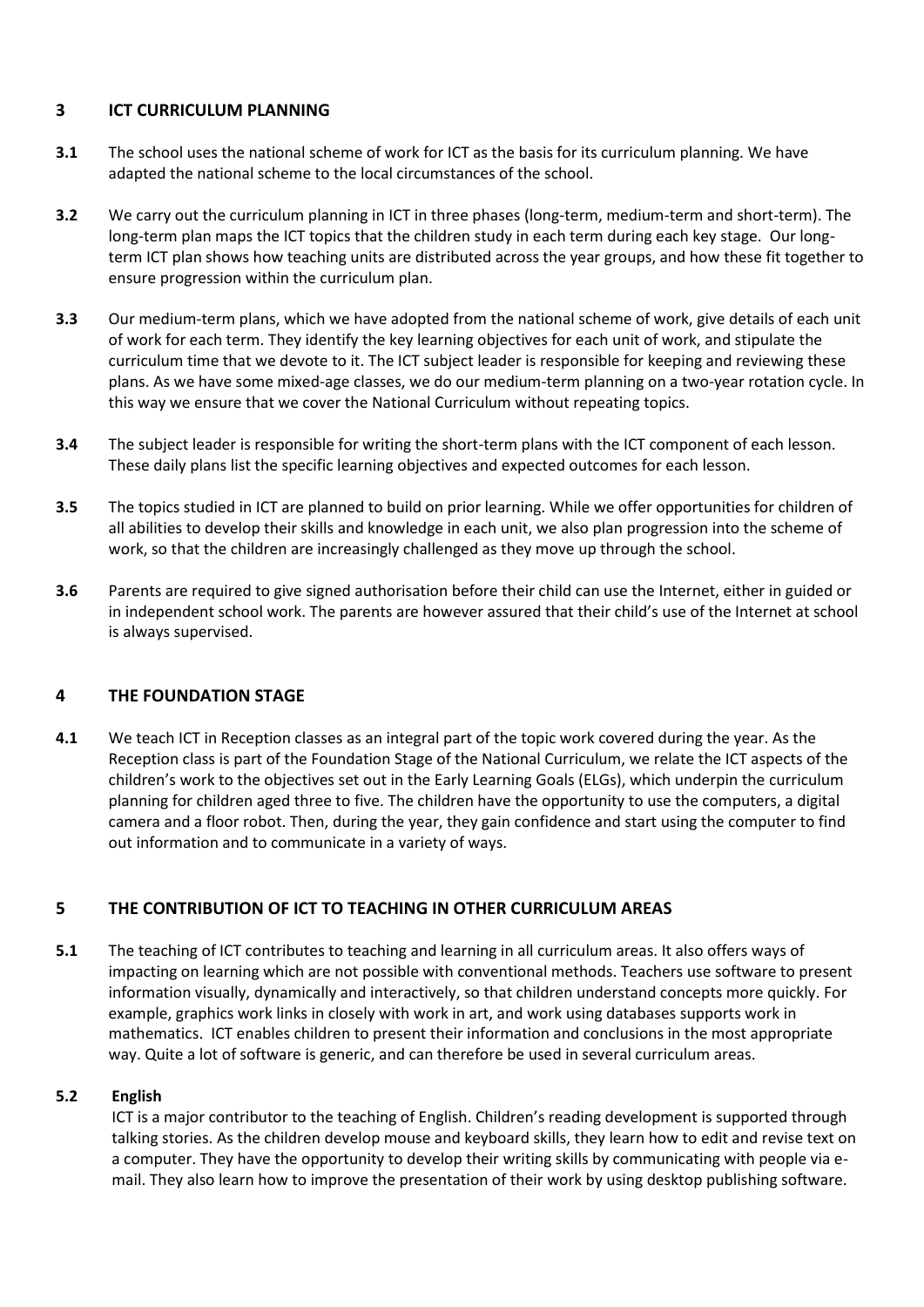#### **5.3 Mathematics**

Children use ICT in mathematics to collect data, make predictions, analyse results, and present information graphically. Screen robots allow pupils to give exact instructions for a particular route, or to use their knowledge of angles to draw a range of polygons.

#### **5.4 Science**

Software is used to animate and model scientific concepts, and to allow children to investigate processes, which it would be impracticable to do directly in the classroom.

#### **5.5 Personal, social and health education (PSHE) and citizenship**

ICT makes a contribution to the teaching of PSHE and citizenship in that children in ICT classes learn to work together in a collaborative manner. They also develop a sense of global citizenship by using the Internet and e-mail. Through discussion of safety and other issues related to electronic communication, the children develop their own view about the use and misuse of ICT, and they also gain an insight into the interdependence of ICT users around the world.

### **6 ICT AND INCLUSION**

- **6.1** At our school we teach ICT to all children, whatever their ability and individual needs. ICT forms part of the school curriculum policy to provide a broad and balanced education to all children. Through our ICT teaching we provide learning opportunities that enable all pupils to make good progress. We strive hard to meet the needs of those pupils with special educational needs, those with disabilities, those with special gifts and talents and we take all reasonable steps to achieve this.
- **6.2** We enable pupils to have access to the full range of activities involved in learning ICT. We have a range of software, which is designed to include all learners. Our hardware can accept a range of input devices catering to pupils with specific difficulties.

### **7 ASSESSMENT FOR LEARNING**

- **7.1** Teachers will assess children's work in ICT by making informal judgements during lessons. On completion of a piece of work, the teacher assesses the work, and uses this assessment to plan for future learning. Written or verbal feedback is given to the child to help guide his/her progress. Older children are encouraged to make judgements about how they can improve their own work.
- **7.2** The subject leader keeps samples of the children's work in a portfolio. This demonstrates the expected level of achievement in ICT for each age group in the school.

### **8 RESOURCES**

- **8.1** Our school has the appropriate computer-to-pupil ratio, and Internet access. Most software is already installed on all PCs in the computer suite.
- **8.2** In order to keep our school computers virus-free, no software from home will be installed on school computers. Where teachers are transferring files between their home and school, they must have up-todate virus protection software on their home computers.
- **8.3** Along with desktop computers, the school has the following:

#### **Hardware**

- network, including switch, router and server PC;
- network shared resources, including printers;
- scanner;